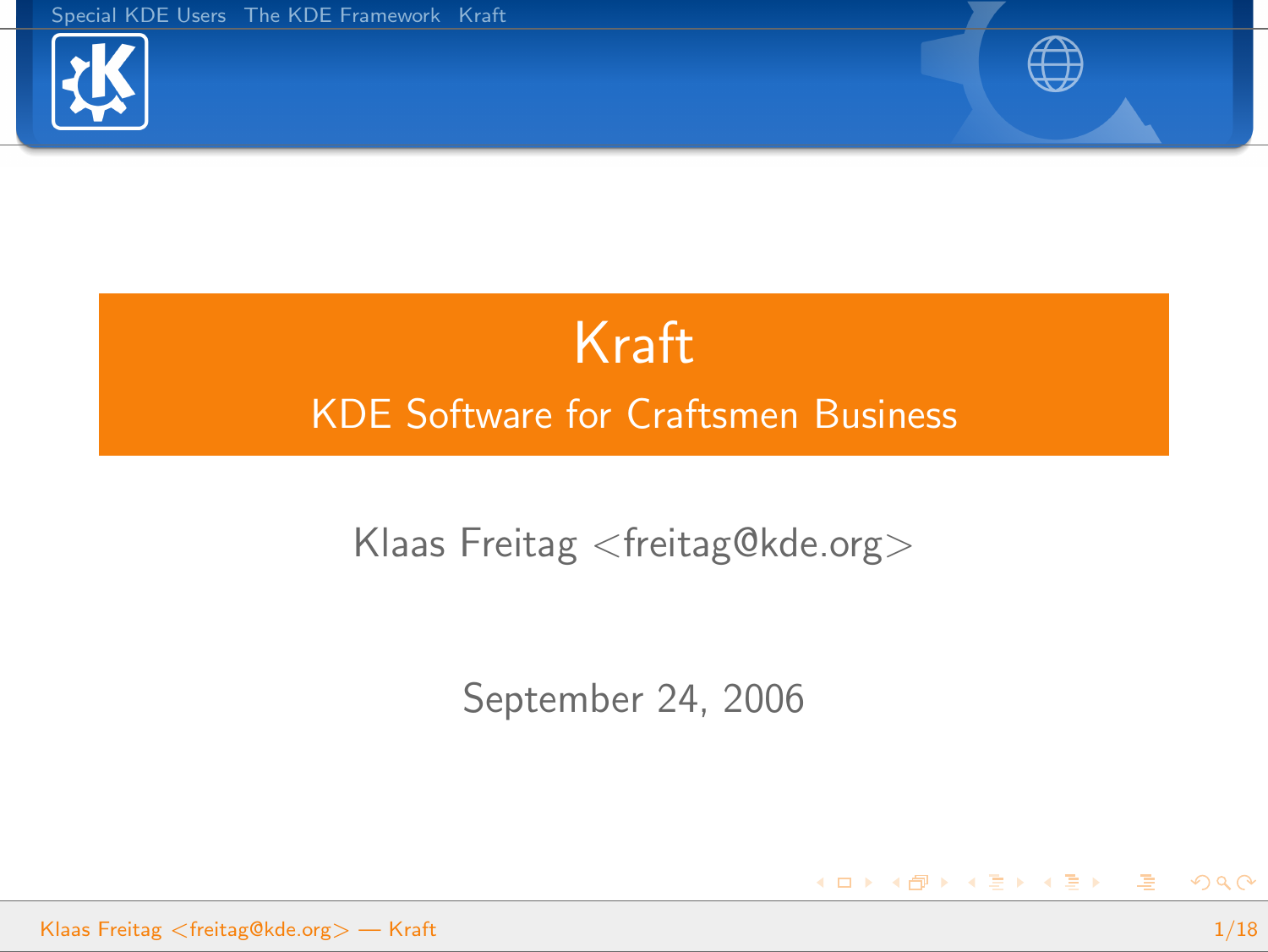



K ロ ▶ K @ ▶ K 결 ▶ K 결 ▶ ○ 결

# 1 [Special KDE Users](#page-2-0)

2 [The KDE Framework](#page-7-0)

## 3 [Kraft](#page-10-0)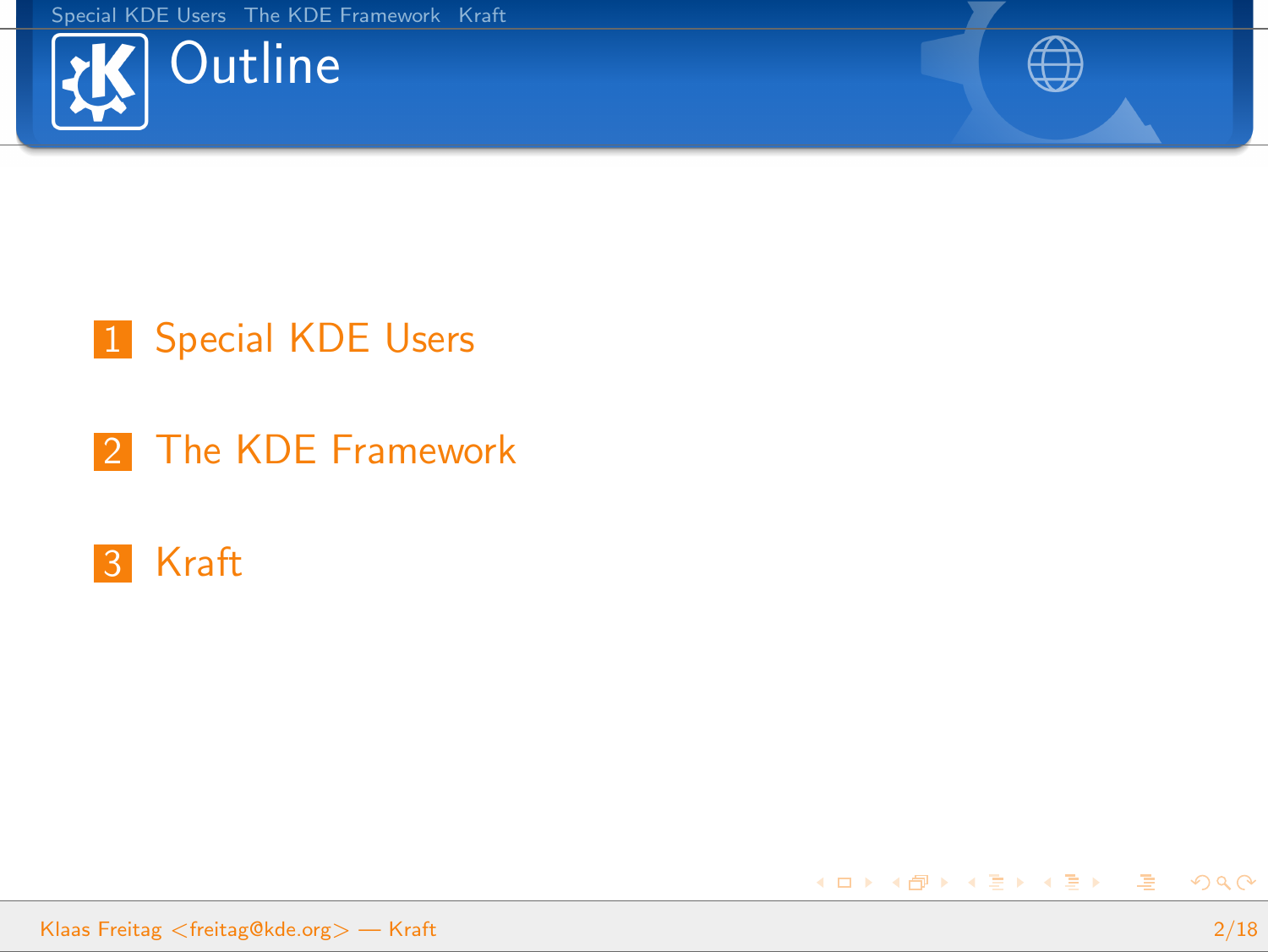



# 1 [Special KDE Users](#page-2-0)

2 [The KDE Framework](#page-7-0)



<span id="page-2-0"></span>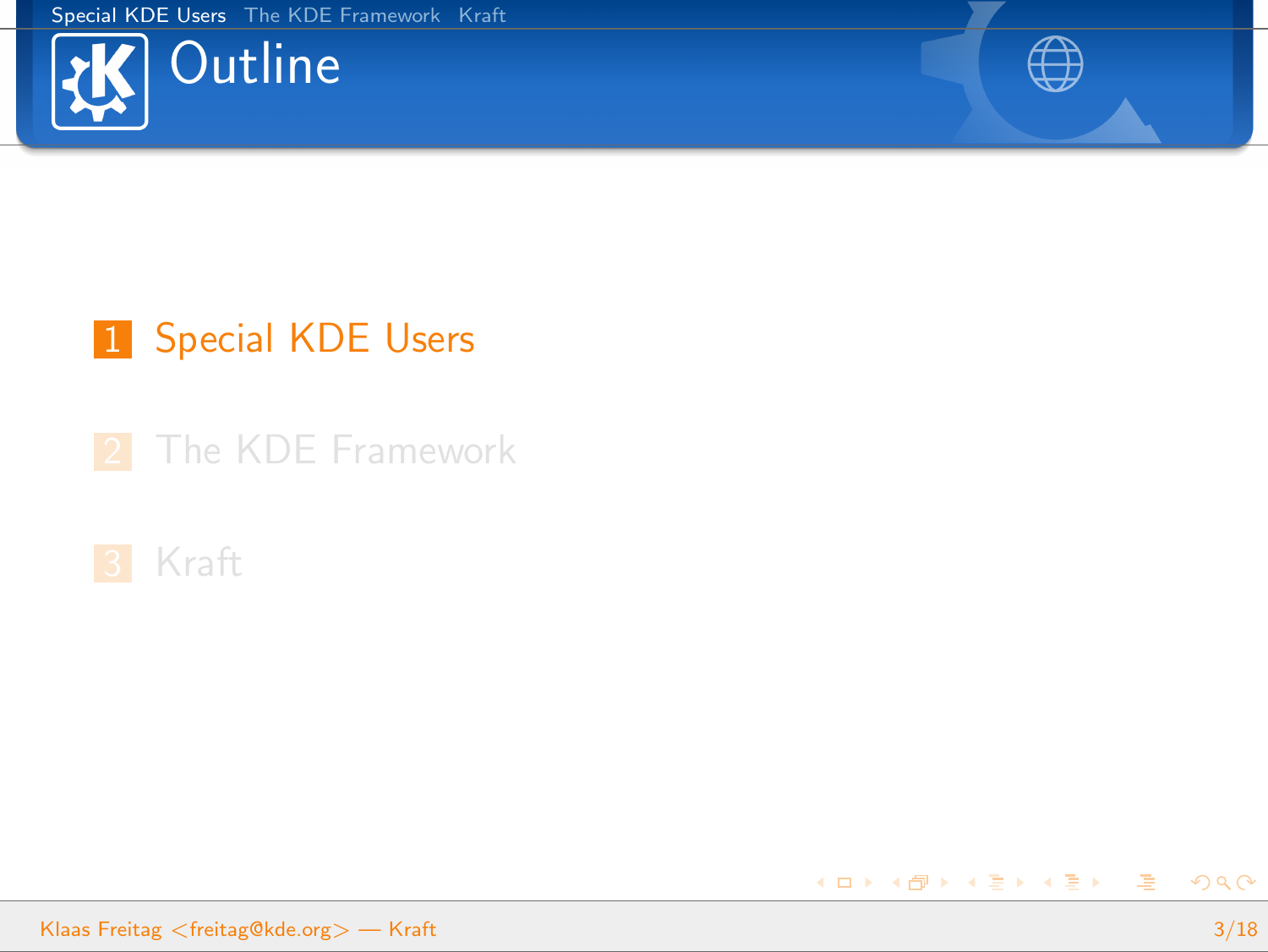



K ロ ▶ K @ ▶ K 할 ▶ K 할 ▶ .. 할

#### Computer Nerds

- **Are interested in computer technology and innovation**
- $\blacksquare$  Have fun on working on their infrastructure

#### Craftsmen with Small Own Business

- **Have their business to follow**
- $\blacksquare$  Have usually no interest in computers at all
- Have usually no professional knowledge about computers
- See IT as an additional cost factor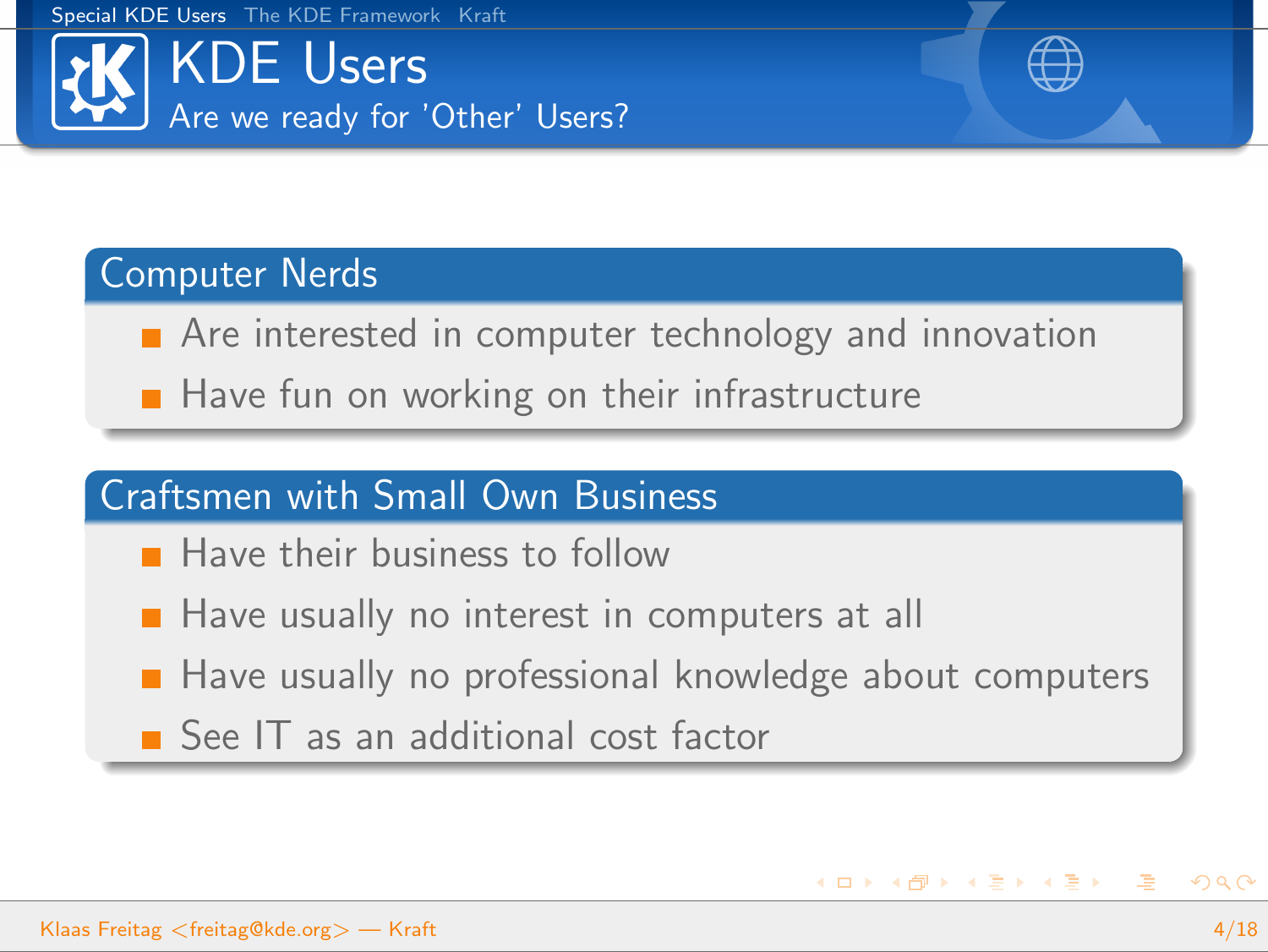# The Other Users What is the problem of a Craftsman?

## People driving small companies usually face:

- **Hard business pressure** from competitors
- **Pressure from customers**
- A personal multiple role situation
- A real Demand for Software
- As a result: They tend to avoid risks and buy commercial software.

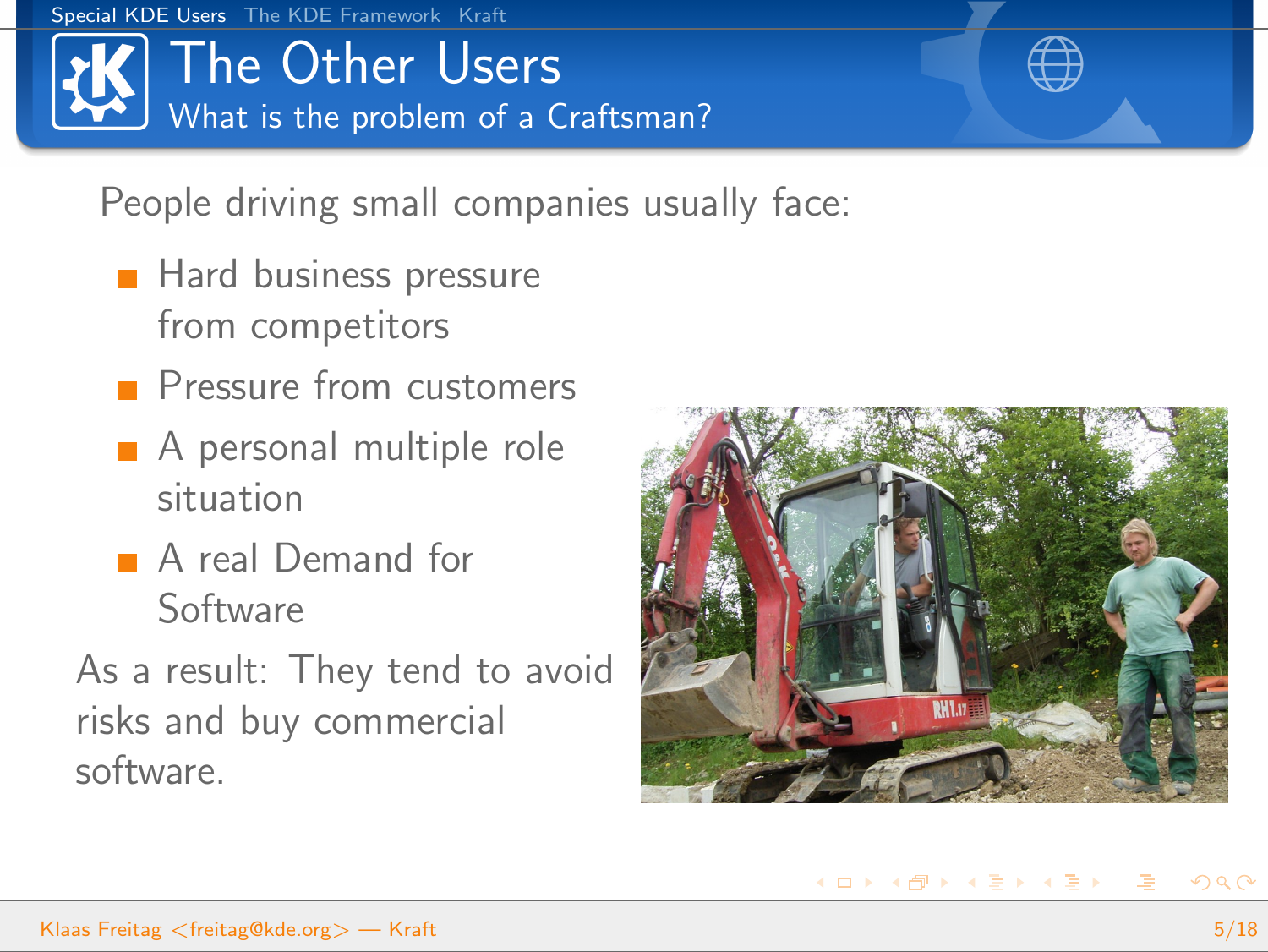# Commercial Software for Craftsmen A subjective Look into German Software for Landscapers

#### Commercial Software tends to

- **n** come with many features, maybe too many
- cost a lot of money
- use outdated database centered frameworks
- be more or less a usability nightmare
- pretends to be standard
- pretends to be reliable and supported

イロト イ部 トイをトイをトー 老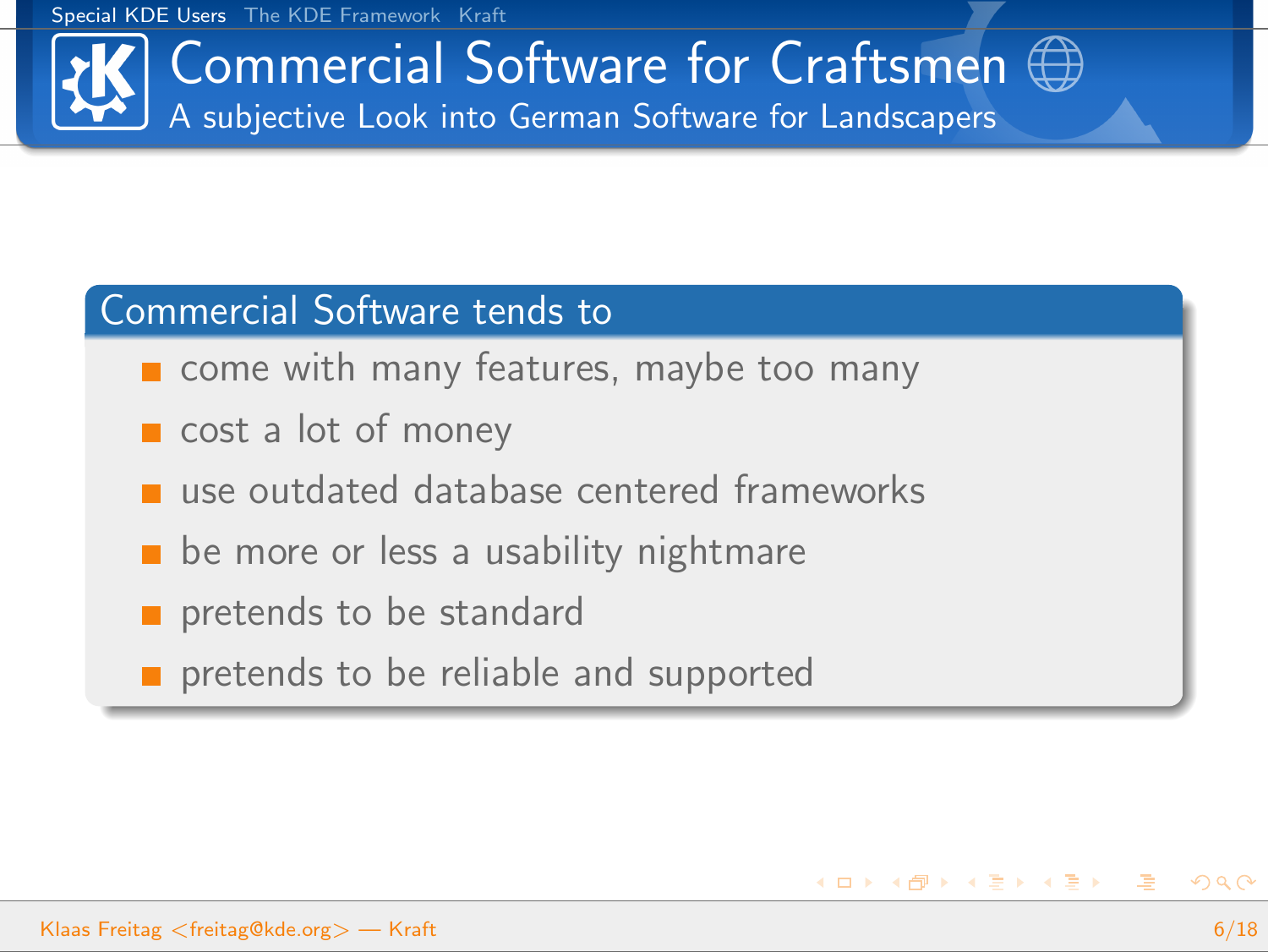# Open Source Software? Is Open Source Software an Option?

## There is no strong opinion about open source, but

#### Some very Pragmatic Needs:

- $\Box$  Low costs
- **Stability and security**
- **Connectivity**
- **Efficiency:** "Finish my office tasks quickly"
- Support: "I need a phone number..."

## Open Source is good for them

Especially KDE software can be a good alternative for that kind of users.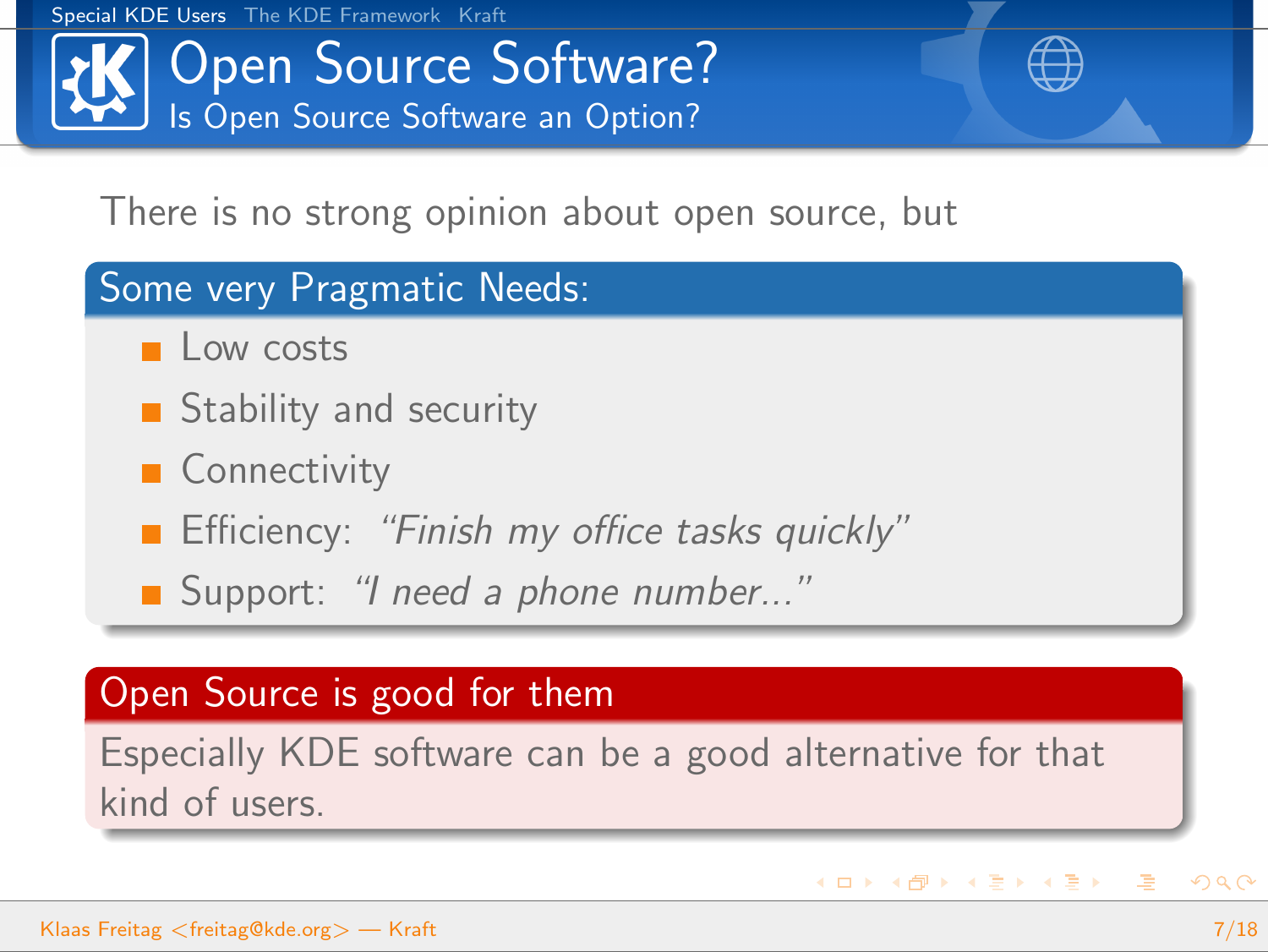



## 1 [Special KDE Users](#page-2-0)

## 2 [The KDE Framework](#page-7-0)



<span id="page-7-0"></span>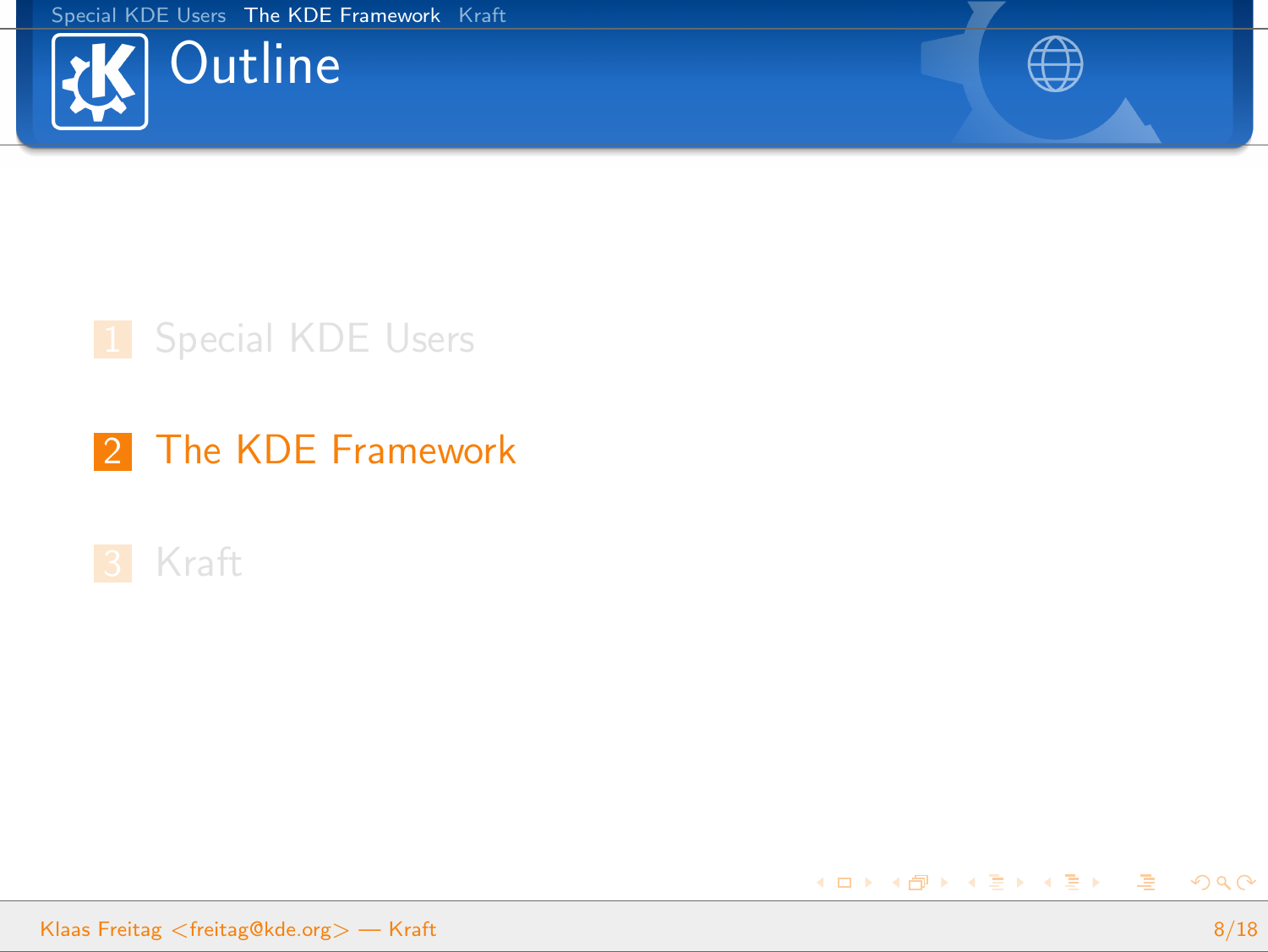# KDE Benefits Examples why KDE already makes it really easy

## From the Users Perspective

- Communication: KMail, Konqueror, KFax
- **PIM: KOrganizer, KAddressbook, openSync**
- **KOffice**
- **T**ools: KCalc, KNote

#### From the Development Perspective

- **Address Management: kabc**
- **KParts**
- **Networking**
- **Printing**

 $\equiv$ 

イロメ イ母メ イヨメ イヨメー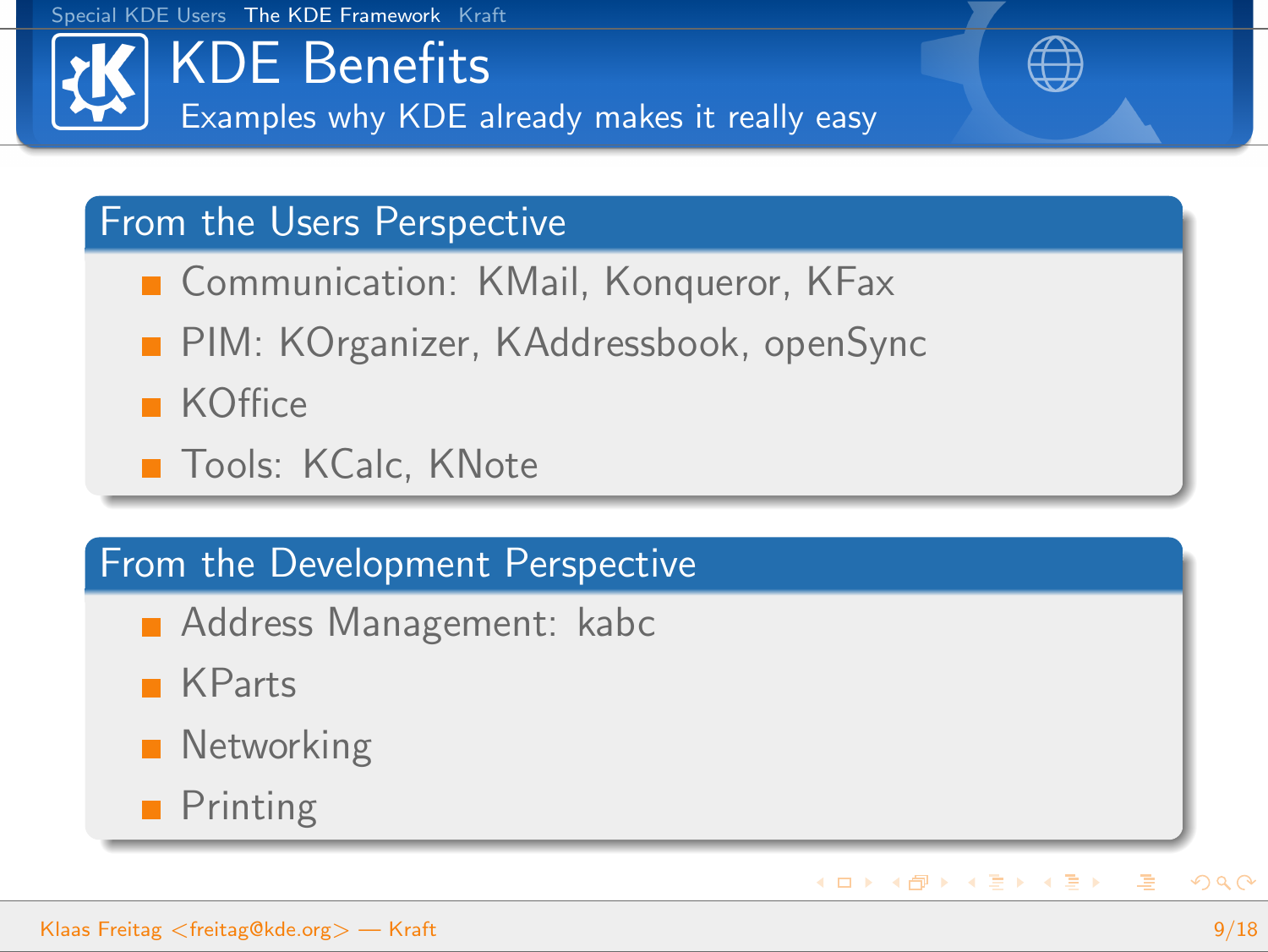

K ロ ▶ K @ ▶ K 홍 ▶ K 홍 ▶ 〈 홍

#### Improvements from Users Perspective

- **Standard integrations like "Send as email"**
- **Usability**
- **No. 18 Tema 18 Yangier 18 Yangier Propellisher** CAD)

#### Improvements from the Development Perspective

- Database integration (Qt3)
- **Powerfull reporting tool (Kugar)**
- Support for business Standards (DATEV, Datanorm)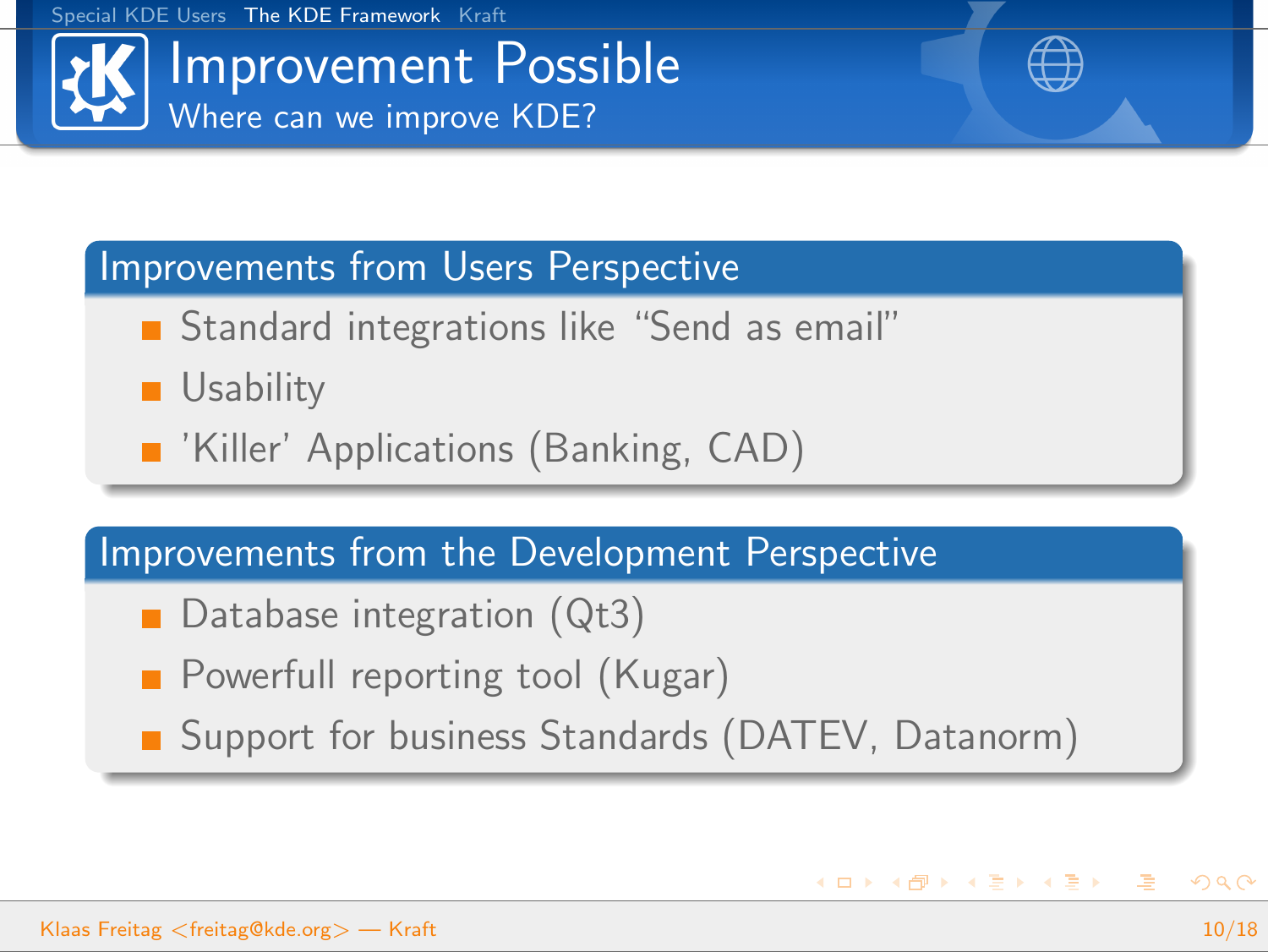



<span id="page-10-0"></span>K ロ ▶ K @ ▶ K 결 ▶ K 결 ▶ ○ 결

# 1 [Special KDE Users](#page-2-0)

2 [The KDE Framework](#page-7-0)

## 3 [Kraft](#page-10-0)

Klaas Freitag <freitag@kde.org> — [Kraft](#page-0-0) 11/18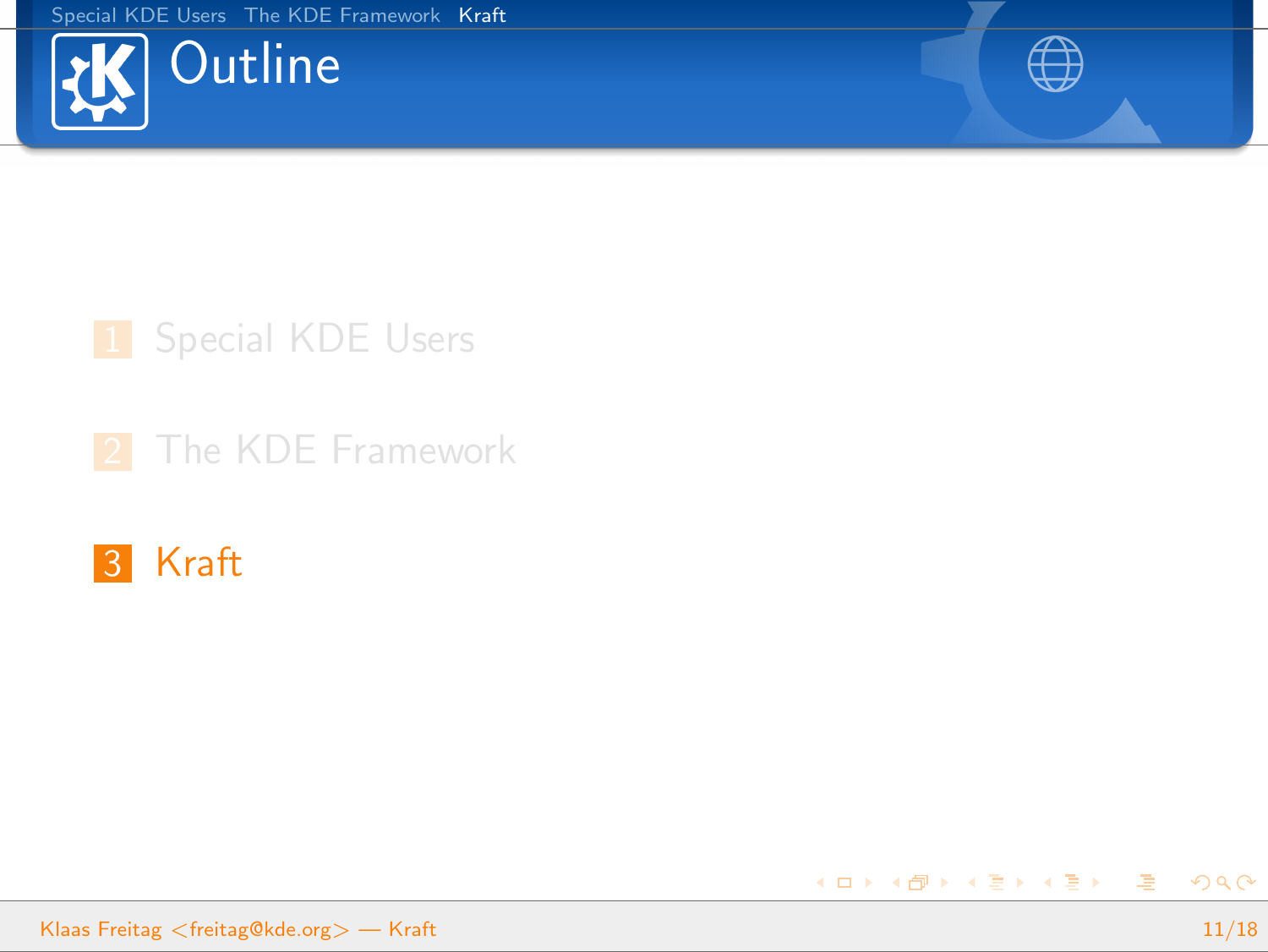



K ロ ▶ K 御 ▶ K 唐 ▶ K 唐 ▶ │ 唐

## One-Sentence Definition

Kraft is open source software for persons in small businesses writing correspondence like offers and invoices to their customers.

Offers and invoices are base of business. Handcrafters have to hand out *offers* to people who are interested in a service and if the person orders, often a acceptance of order is committed to become clear about the tasks and the costs. After the job is done, the handcrafter sends an *invoice* and the customer pays.

The name: Kraft from Craft with  $C \rightarrow K$ , in german Power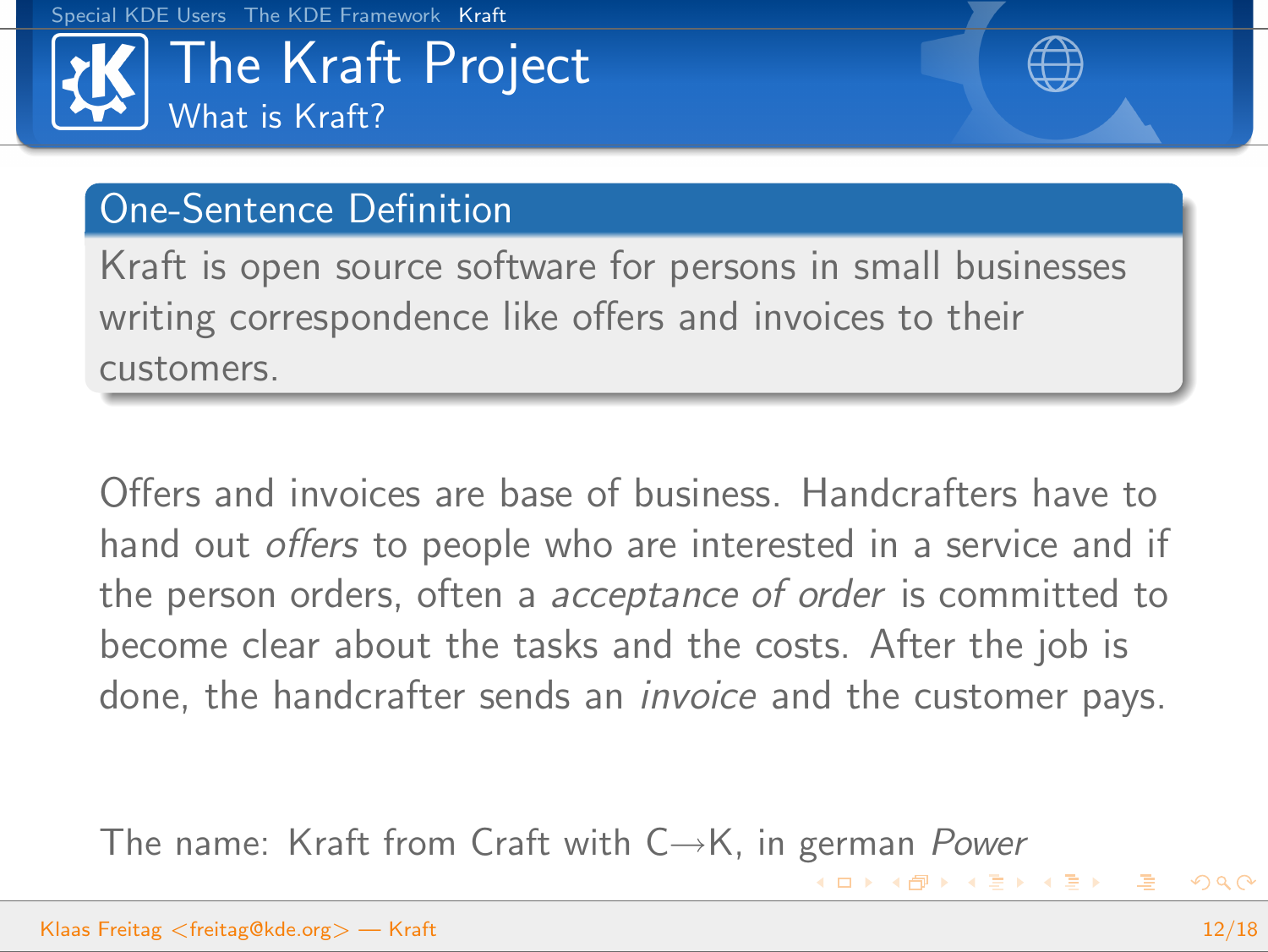Kraft Vision In which direction are we going?

## Project Principles

- **Usability first: Focus on unexperienced users**
- **Avoid feature bloat but offer as much as needed**
- $\blacksquare$  Try to stay generic and not focus on one sector
- Produce first class customizeable print outs

#### Next Milestone

a first public release with usable software

#### Long Term

Keywords: Usability, Features, Integration (Banking, Inputfilters etc.), Pluginarchitecture ...

 $($  ロ )  $($   $\oplus$   $)$   $($   $\oplus$   $)$   $($   $\oplus$   $)$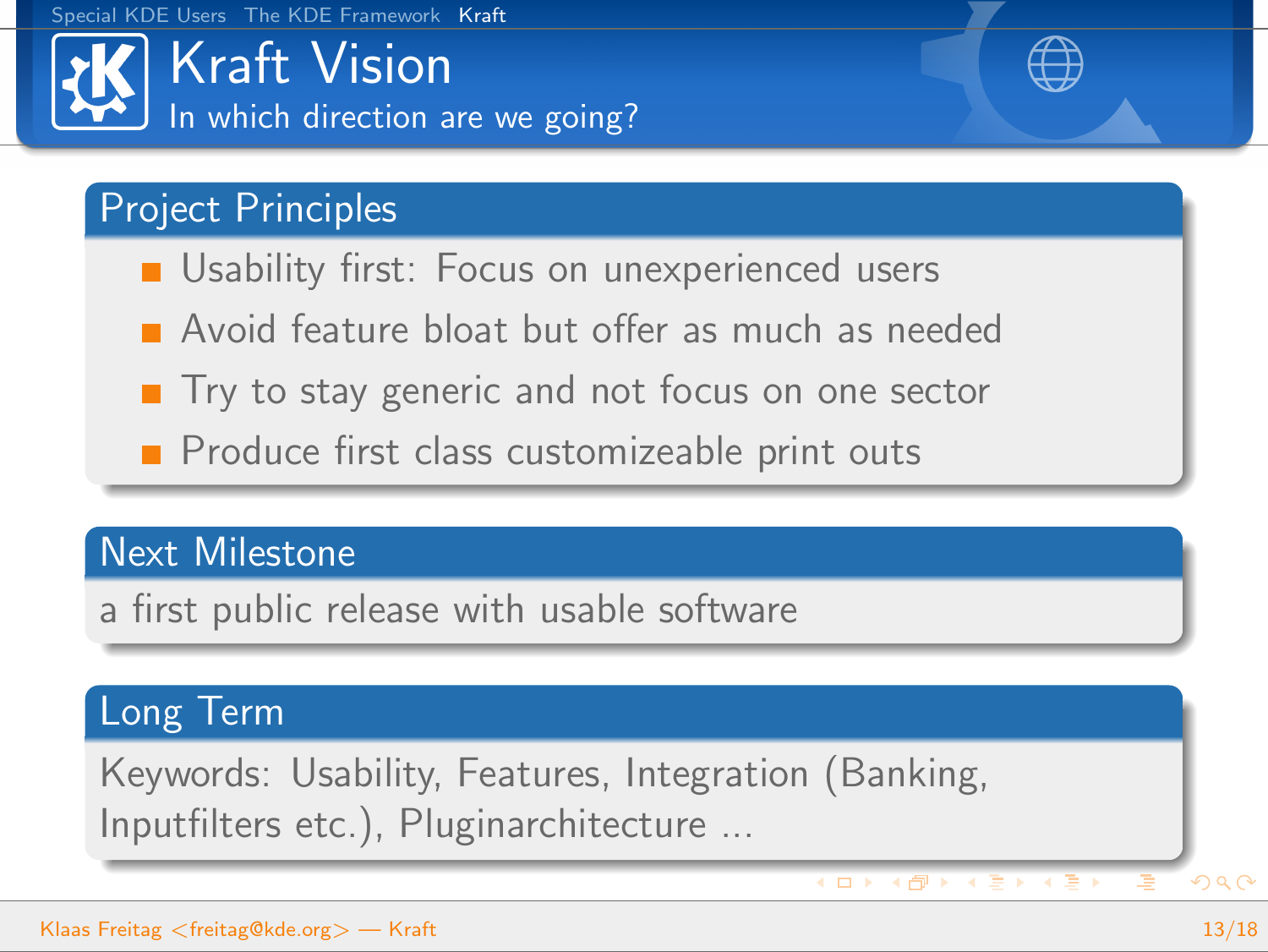

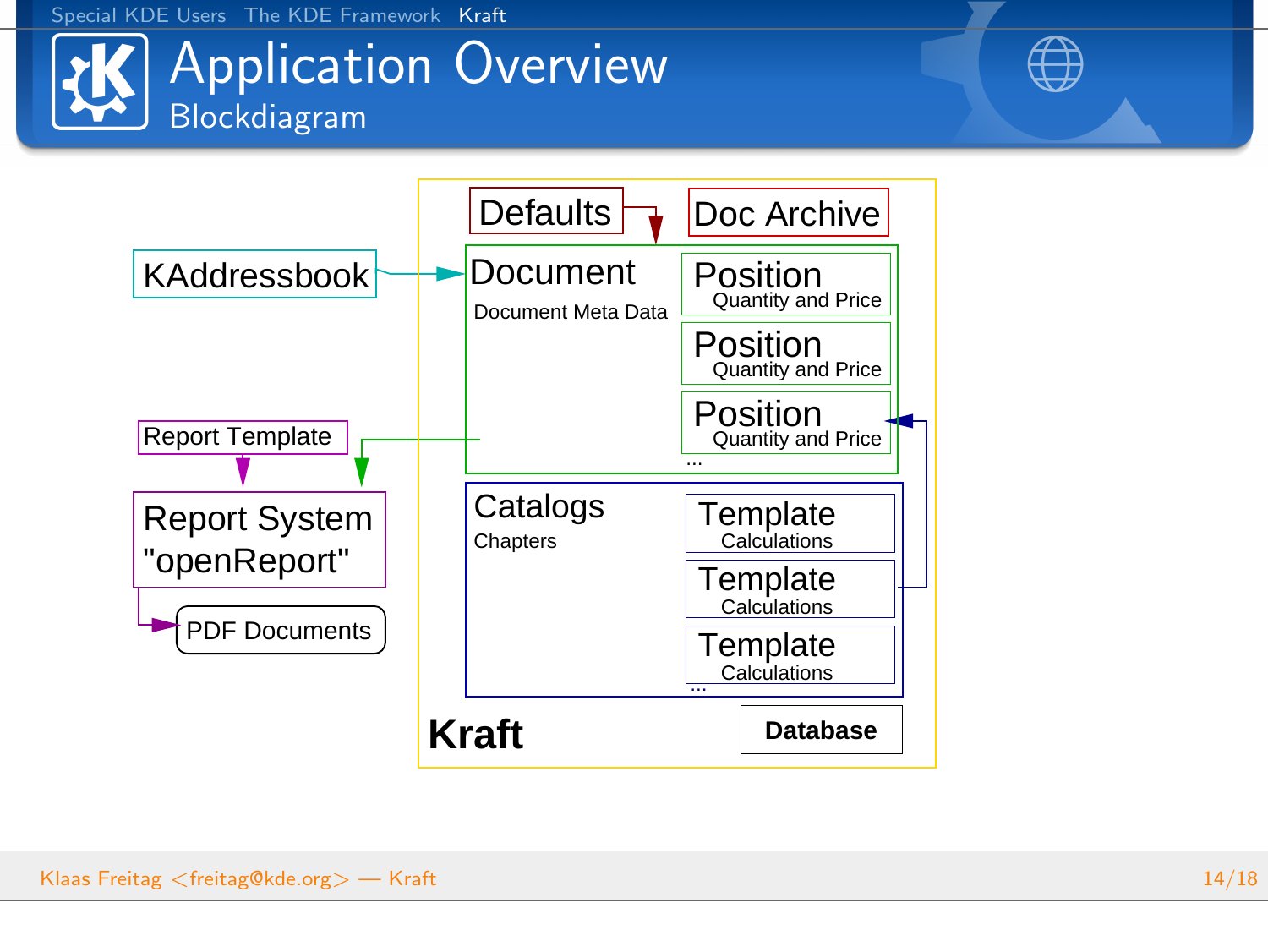

Positions can be created from templates . Every position needs to be priced. Prices should be calculated. Kraft supports the following calculation parts:

- Time calculation based on duration of work
- $\blacksquare$  Fix part calculation
- **Material**

A calculated template is done once and stored in a catalog for multiple use.

Future: Catalogs can be provided by 3rd party.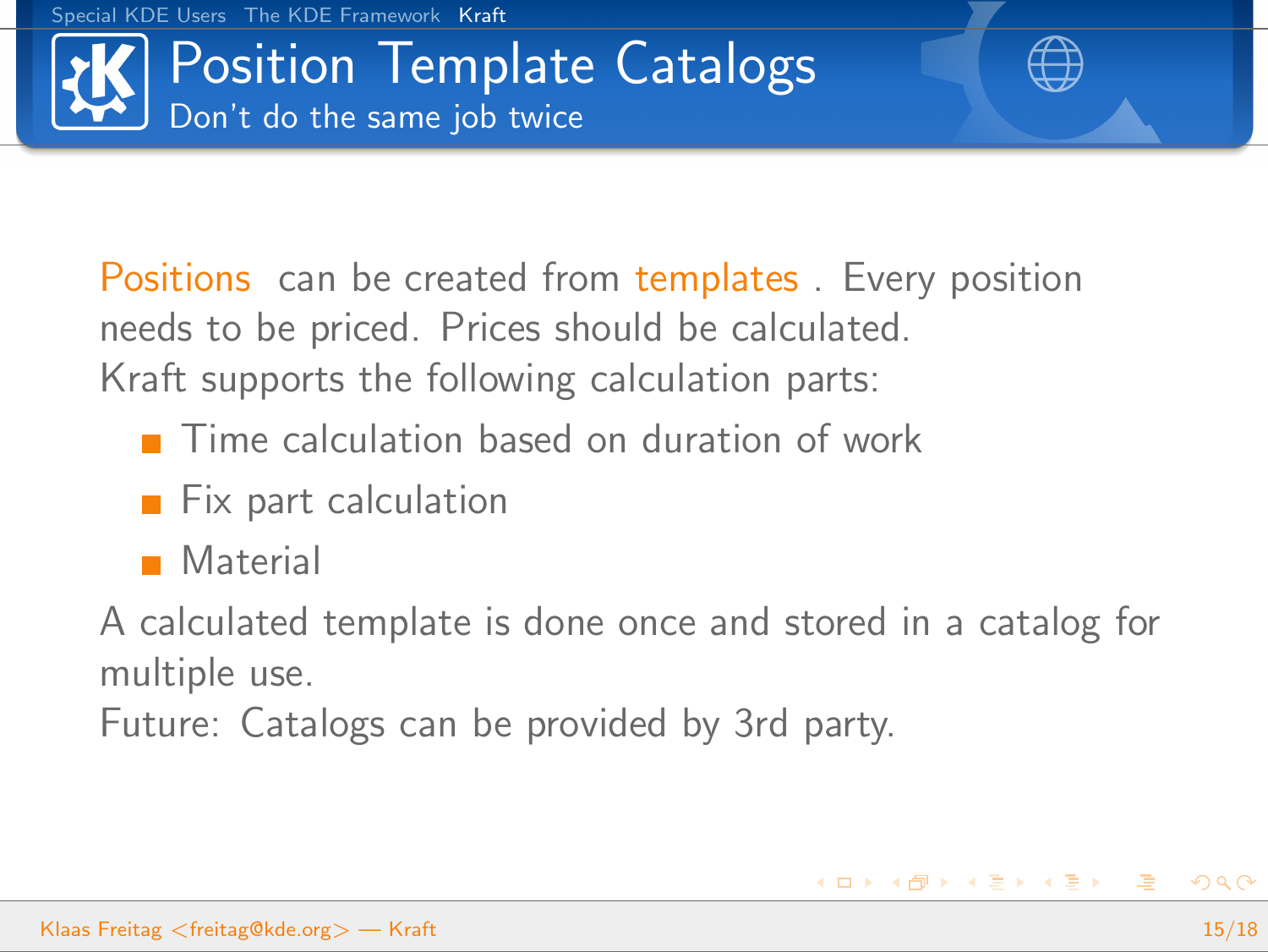



# A document (offer, invoice, etc.) consists of

- The document type and an unique ID
- **Customer address**
- $\blacksquare$  Letter head with text
- **Positions**
- **Document footer with goodbye text**
- Static parts can be defined on the printing template.

イロト イ部 トイをトイをトー 老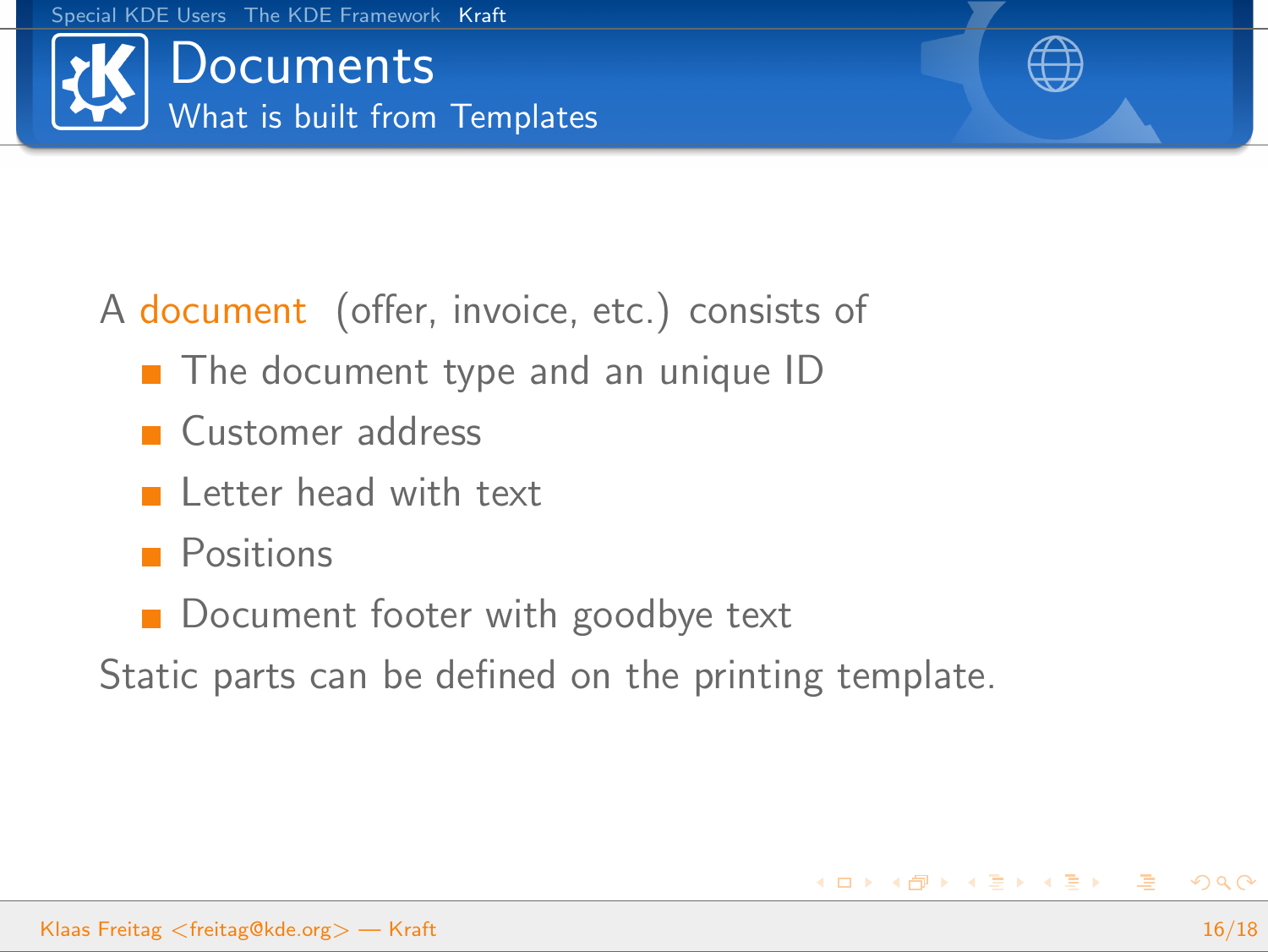



The outcome on paper

- **Makes the difference: Quality required!**
- **Design must be highly flexible**
- $\blacksquare$  Technically a complicated task

Kraft does the print document creation through filling a RML Template that is converted to PDF. Kraft uses openReport from ReportLab http://www.reportlab.co.uk, python, BSD-License.